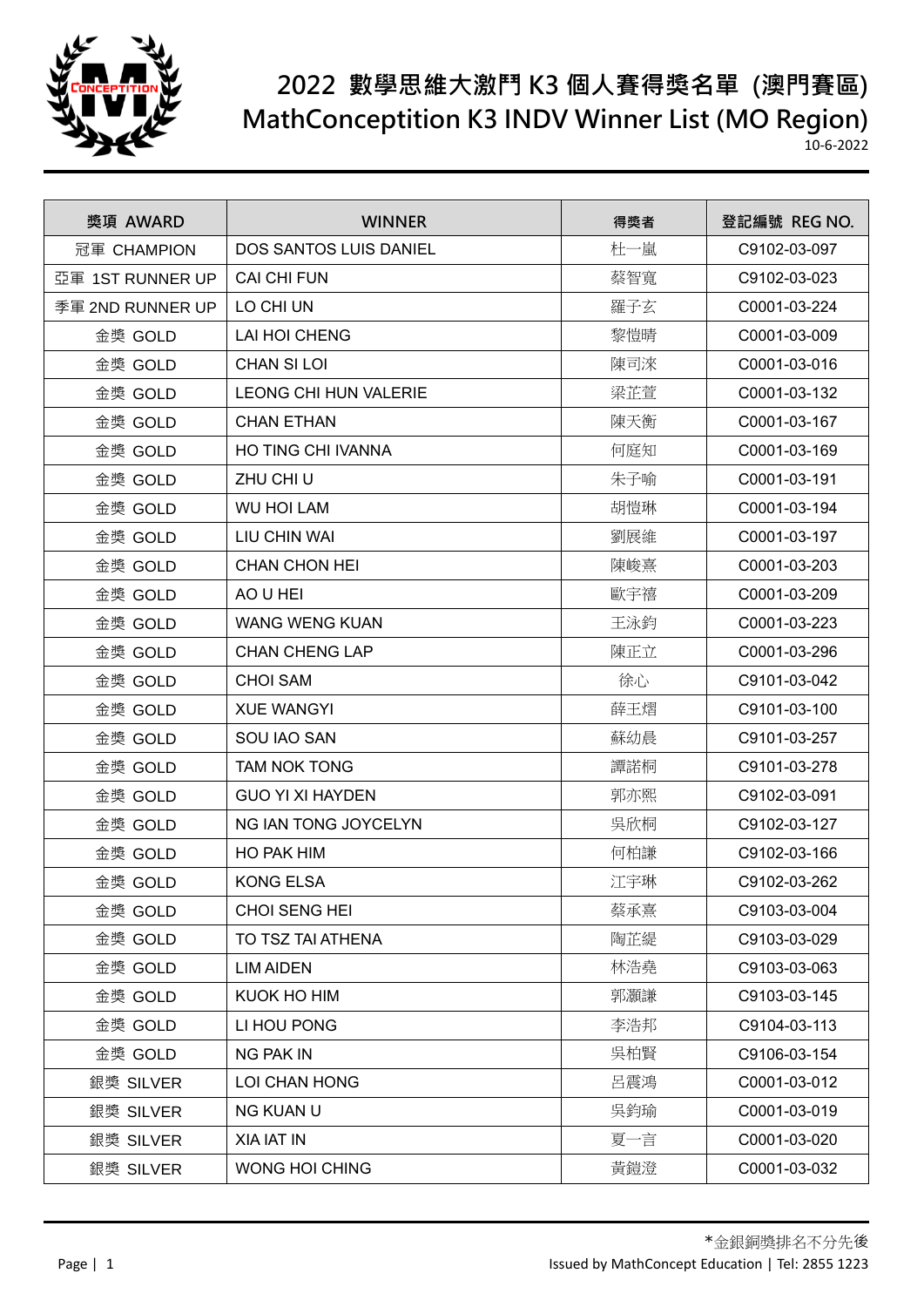

| 獎項 AWARD  | <b>WINNER</b>         | 得獎者 | 登記編號 REG NO. |
|-----------|-----------------------|-----|--------------|
| 銀獎 SILVER | ZHOU CHI TAT          | 周治達 | C0001-03-045 |
| 銀獎 SILVER | <b>ZHOU YI</b>        | 周逸  | C0001-03-121 |
| 銀獎 SILVER | <b>LAO SI CHENG</b>   | 劉詩晴 | C0001-03-126 |
| 銀獎 SILVER | SIU IAT HEI           | 蕭日羲 | C0001-03-147 |
| 銀獎 SILVER | <b>WONG CHI FONG</b>  | 黃致灃 | C0001-03-186 |
| 銀獎 SILVER | SIEW IOI LONG         | 邵睿朗 | C0001-03-192 |
| 銀獎 SILVER | KAM HENG I HENRIQUE   | 金興頤 | C0001-03-193 |
| 銀獎 SILVER | <b>LEONG HOU SAM</b>  | 梁皓深 | C0001-03-195 |
| 銀獎 SILVER | <b>WONG IAT HEI</b>   | 黃逸熹 | C0001-03-196 |
| 銀獎 SILVER | LAU HO CHENG          | 劉皓晴 | C0001-03-198 |
| 銀獎 SILVER | SHI HIN U             | 石軒宇 | C0001-03-200 |
| 銀獎 SILVER | LEI CHEOK TONG        | 李卓潼 | C0001-03-201 |
| 銀獎 SILVER | UN CHARLOTTE HAYLEY   | 袁希蕾 | C0001-03-202 |
| 銀獎 SILVER | LAO I CHON            | 劉爾津 | C0001-03-208 |
| 銀獎 SILVER | LONG KEI U            | 龍麒宇 | C0001-03-211 |
| 銀獎 SILVER | HO UT I               | 何玥誼 | C0001-03-228 |
| 銀獎 SILVER | <b>LIU KUAN PANG</b>  | 劉鯤鵬 | C0001-03-238 |
| 銀獎 SILVER | <b>MOK CHI WANG</b>   |     | C0001-03-294 |
| 銀獎 SILVER | <b>LAI KOU KUAN</b>   | 黎高堃 | C9101-03-172 |
| 銀獎 SILVER | LAM CHI NGOU          | 林芷翱 | C9101-03-298 |
| 銀獎 SILVER | <b>LIANG IOI SUN</b>  | 梁睿璇 | C9102-03-089 |
| 銀獎 SILVER | <b>TAI SEONG KUAN</b> | 戴湘筠 | C9102-03-096 |
| 銀獎 SILVER | <b>CHAN CHEOK TEK</b> | 陳卓迪 | C9102-03-101 |
| 銀獎 SILVER | <b>HO KALEY</b>       | 何佳頤 | C9102-03-120 |
| 銀獎 SILVER | <b>IP CHEOKLAM</b>    | 葉卓霖 | C9102-03-234 |
| 銀獎 SILVER | <b>CHANG HOI CHON</b> | 曾愷晙 | C9102-03-235 |
| 銀獎 SILVER | KUAN HOI CHENG        | 關愷澄 | C9102-03-277 |
| 銀獎 SILVER | <b>LAO CHON FAI</b>   | 劉俊輝 | C9103-03-099 |
| 銀獎 SILVER | <b>HUI SIO HANG</b>   | 許紹恆 | C9103-03-107 |
| 銀獎 SILVER | <b>KUAN DOMINIC</b>   | 關學謙 | C9103-03-111 |
| 銀獎 SILVER | <b>FUNG HO CHENG</b>  | 馮賀晴 | C9104-03-022 |
| 銀獎 SILVER | <b>LAO CHAN TENG</b>  | 劉振霆 | C9105-03-047 |
| 銀獎 SILVER | <b>LAM KENG NGOK</b>  | 林景岳 | C9105-03-051 |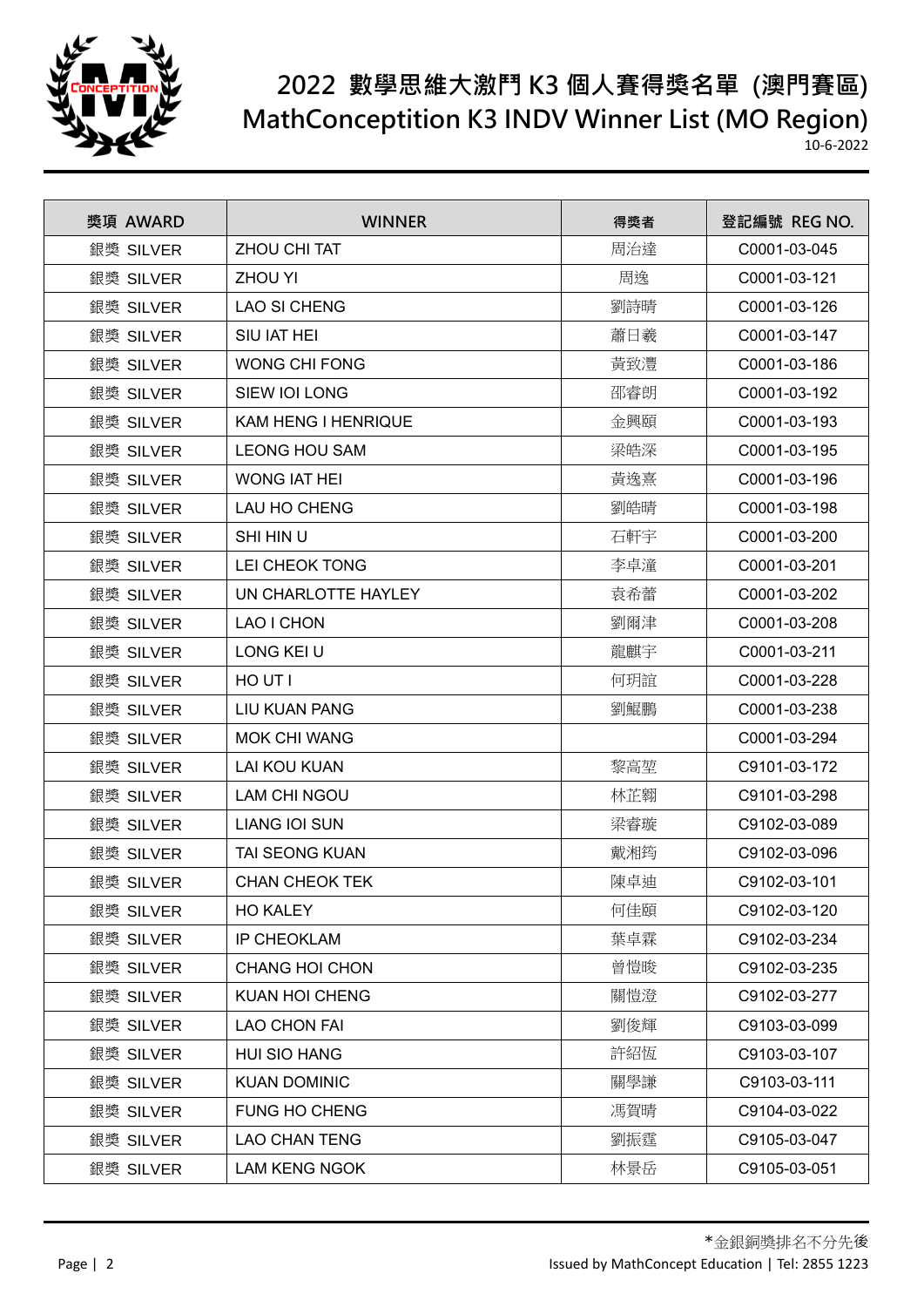

| 獎項 AWARD  | <b>WINNER</b>              | 得獎者  | 登記編號 REG NO. |
|-----------|----------------------------|------|--------------|
| 銀獎 SILVER | <b>WONG HO HENG</b>        | 黃可馨  | C9105-03-104 |
| 銀獎 SILVER | LOK HIM HOU                | 陸謙皓  | C9105-03-119 |
| 銀獎 SILVER | <b>IEONG CHI NOK</b>       | 楊梓諾  | C9105-03-136 |
| 銀獎 SILVER | <b>LAU SAM NENG</b>        | 劉芯寧  | C9105-03-240 |
| 銀獎 SILVER | <b>CHANG YUHO</b>          |      | C9106-03-214 |
| 銅獎 BRONZE | <b>HOI SON CHEONG</b>      | 許淳翔  | C0001-03-005 |
| 銅獎 BRONZE | <b>KUONG CHI HEI</b>       | 鄺子晞  | C0001-03-006 |
| 銅獎 BRONZE | <b>CHEN MAI FEI</b>        | 陳米菲  | C0001-03-033 |
| 銅獎 BRONZE | <b>LEUNG WAI IAN</b>       | 梁懷欣  | C0001-03-035 |
| 銅獎 BRONZE | XIAO KA IOK                | 蕭嘉鈺  | C0001-03-036 |
| 銅獎 BRONZE | <b>CHAN KING</b>           | 陳灝亨  | C0001-03-056 |
| 銅獎 BRONZE | YE CHENG FAI               | 葉靖暉  | C0001-03-061 |
| 銅獎 BRONZE | <b>PANG IAT HEI</b>        | 彭逸曦  | C0001-03-073 |
| 銅獎 BRONZE | <b>HUANG SI HAM</b>        | 黃詩涵  | C0001-03-074 |
| 銅獎 BRONZE | <b>LAI SAM UT</b>          | 賴芯玥  | C0001-03-076 |
| 銅獎 BRONZE | <b>CHUNG POK IEONG</b>     | 鍾博洋  | C0001-03-077 |
| 銅獎 BRONZE | <b>KAN CHI IEONG</b>       | 簡子洋  | C0001-03-086 |
| 銅獎 BRONZE | <b>HUANG CHI CHENG</b>     | 黄子政  | C0001-03-088 |
| 銅獎 BRONZE | CHONG CHI U                | 庄梓宇  | C0001-03-090 |
| 銅獎 BRONZE | <b>LEONG HEI KIO</b>       | 梁熙翹  | C0001-03-102 |
| 銅獎 BRONZE | XU IAN HO                  | 徐欣何  | C0001-03-175 |
| 銅獎 BRONZE | <b>HOI KUAN KIO SHAINA</b> | 許筠翹  | C0001-03-177 |
| 銅獎 BRONZE | <b>IEONG CHI CHENG</b>     | 楊梓清  | C0001-03-179 |
| 銅獎 BRONZE | KO SON CHIT                | 高信哲  | C0001-03-183 |
| 銅獎 BRONZE | CHEONG BARON CHON KA       | 張晉嘉  | C0001-03-184 |
| 銅獎 BRONZE | <b>IEONG CHON U</b>        | 楊竣宇  | C0001-03-187 |
| 銅獎 BRONZE | AO IEONG CHON WAI TERELLA  | 歐陽雋蕙 | C0001-03-188 |
| 銅獎 BRONZE | FONG PUI LOI               | 馮霈蕾  | C0001-03-204 |
| 銅獎 BRONZE | IP YAT HIM                 | 葉逸謙  | C0001-03-206 |
| 銅獎 BRONZE | LAI HIO WA                 | 黎曉樺  | C0001-03-210 |
| 銅獎 BRONZE | <b>KU MAN HEI</b>          | 顧汶羲  | C0001-03-213 |
| 銅獎 BRONZE | IO WAI U                   | 姚偉禹  | C0001-03-217 |
| 銅獎 BRONZE | <b>KAN SENG CHIN</b>       | 簡誠展  | C0001-03-218 |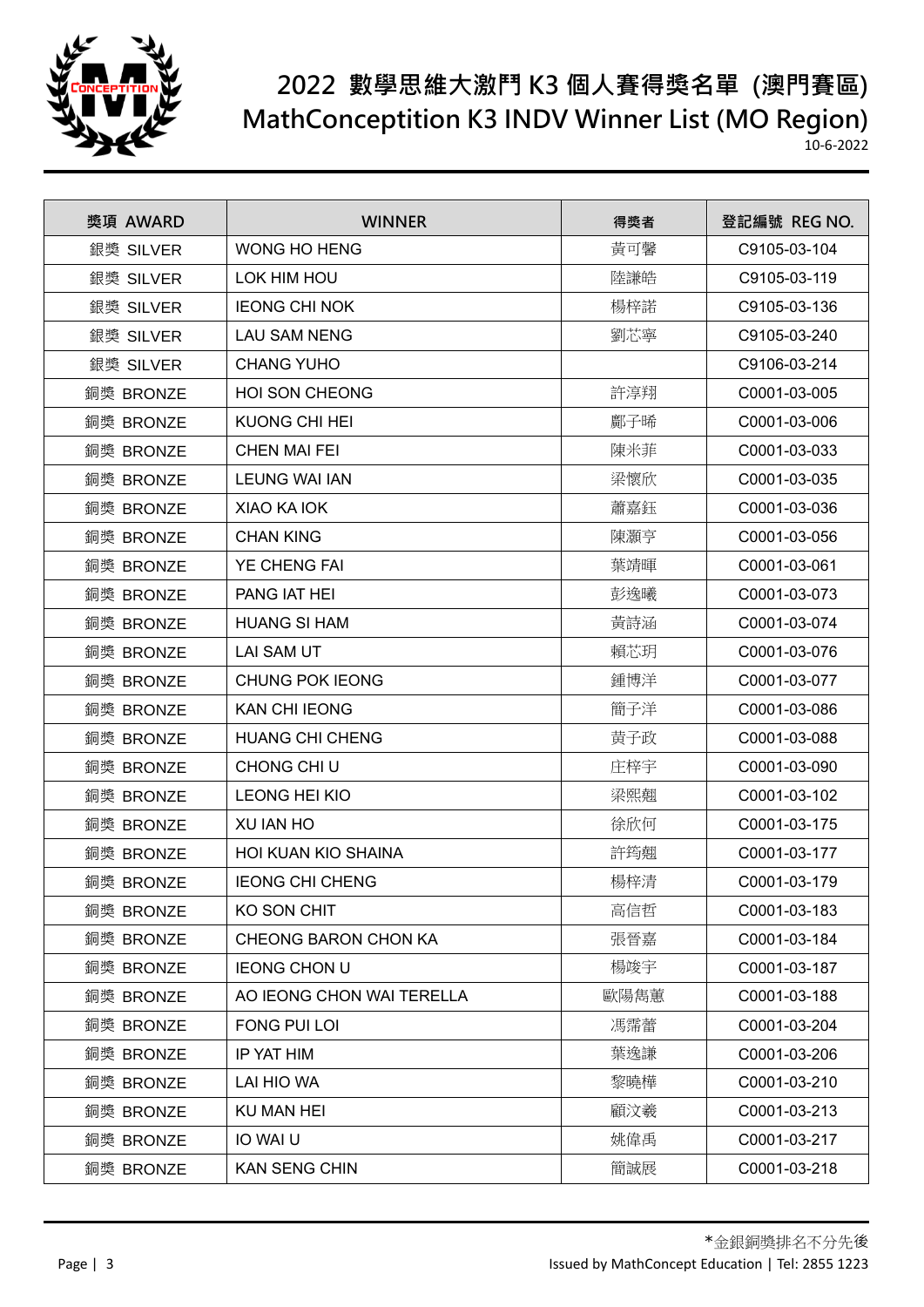

| 獎項 AWARD  | <b>WINNER</b>               | 得獎者 | 登記編號 REG NO. |
|-----------|-----------------------------|-----|--------------|
| 銅獎 BRONZE | <b>CHAO CHONG SON</b>       | 周忠信 | C0001-03-219 |
| 銅獎 BRONZE | <b>LEI ABIGAIL SILVIA</b>   | 李子妍 | C0001-03-221 |
| 銅獎 BRONZE | <b>LEONG I IAN</b>          | 梁以恩 | C0001-03-245 |
| 銅獎 BRONZE | <b>ZHOU TENG IEONG</b>      | 周汀揚 | C0001-03-256 |
| 銅獎 BRONZE | LEONG U HEI                 | 梁譽熙 | C0001-03-261 |
| 銅獎 BRONZE | <b>LEI IOK IENG</b>         | 李鈺瑩 | C0001-03-280 |
| 銅獎 BRONZE | UN WANG NOK                 | 阮宏鍩 | C0001-03-293 |
| 銅獎 BRONZE | LI IN KUAN WILLSON          | 李彥均 | C9101-03-025 |
| 銅獎 BRONZE | <b>SUN HOU CHEONG</b>       | 孫诰翔 | C9101-03-059 |
| 銅獎 BRONZE | AU CHUNG NAM                | 區仲嵐 | C9101-03-115 |
| 銅獎 BRONZE | <b>WU KEI IAN</b>           | 吳琦恩 | C9101-03-131 |
| 銅獎 BRONZE | LO KAI CHUN                 | 盧啟進 | C9101-03-158 |
| 銅獎 BRONZE | <b>IEONG CHI CHENG</b>      | 楊子晴 | C9101-03-232 |
| 銅獎 BRONZE | CHAN HEI UT                 | 陳喜粵 | C9102-03-008 |
| 銅獎 BRONZE | <b>CHENG CHEOK IN</b>       | 程倬賢 | C9102-03-015 |
| 銅獎 BRONZE | <b>LAM KUAN LOK</b>         | 林君洛 | C9102-03-124 |
| 銅獎 BRONZE | <b>SOU HEI CHENG</b>        | 蘇希澄 | C9102-03-134 |
| 銅獎 BRONZE | <b>SIO LUCIANO PAK LONG</b> | 蕭柏朗 | C9102-03-146 |
| 銅獎 BRONZE | KOU CHENG U                 | 高婧瑜 | C9102-03-226 |
| 銅獎 BRONZE | <b>ZHANG MAN U</b>          | 張珉瑜 | C9102-03-282 |
| 銅獎 BRONZE | HO PAK HEI                  | 何柏希 | C9102-03-285 |
| 銅獎 BRONZE | <b>LAM ALVIN</b>            | 林奕濠 | C9103-03-003 |
| 銅獎 BRONZE | <b>ZHOU CAYLIN</b>          | 周才淋 | C9103-03-144 |
| 銅獎 BRONZE | ZHANG I HA                  | 張旖夏 | C9103-03-150 |
| 銅獎 BRONZE | ZHANG I IAN                 | 張旖昕 | C9103-03-151 |
| 銅獎 BRONZE | HONG KAI LAM JANINE         | 洪佳琳 | C9103-03-153 |
| 銅獎 BRONZE | CHEONG CHON UN (HARRY)      | 張峻源 | C9103-03-225 |
| 銅獎 BRONZE | <b>CHAN KAI TEK</b>         |     | C9103-03-259 |
| 銅獎 BRONZE | <b>IEONG YUI CHIT</b>       | 楊睿哲 | C9104-03-002 |
| 銅獎 BRONZE | LEONG HOI KIT               | 梁凱傑 | C9104-03-106 |
| 銅獎 BRONZE | LAM TSZ YU HAZEL            | 林子渝 | C9104-03-117 |
| 銅獎 BRONZE | <b>LEONG PAK HEI JADEN</b>  | 梁柏晞 | C9104-03-122 |
| 銅獎 BRONZE | LEI CHIN WAI                | 李芊慧 | C9104-03-272 |